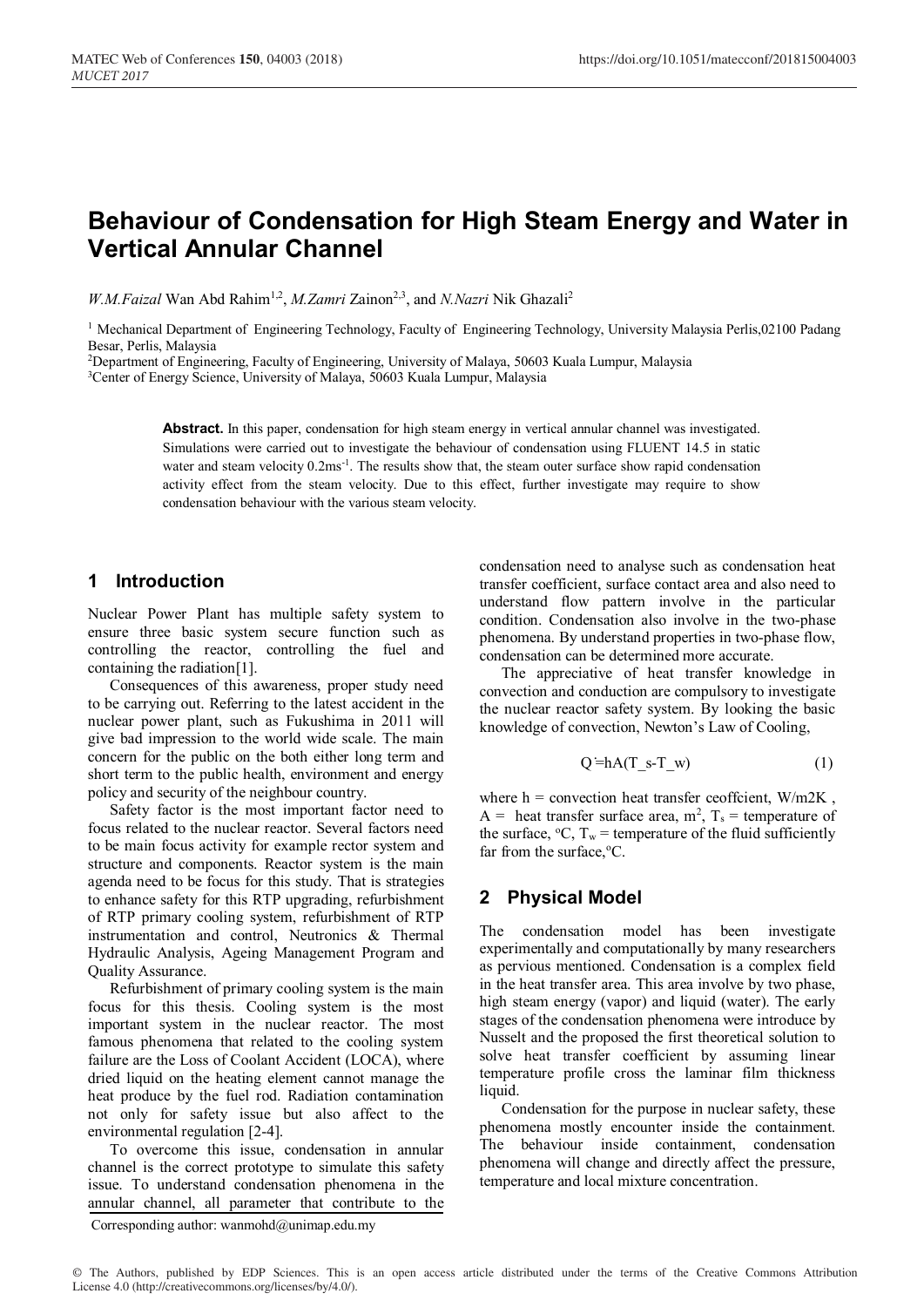Condensation in annular channel can be classified into 2 main areas. Firstly, Direct Contact Condensation (DCC) or Bubble Condensation, these phenomena usually used to studies in the Nuclear Safety. Secondly, condensation occurs on the surface (plate) usually used to studies for heat exchanger. These two phenomena occur in the same condensation situation.

Based on the statement above, the important of the condensation need to be focus. Numerical method or computational approaches currently become famous nowadays to analyse phase change phenomena[5]. Many researcher studies the condensation in high speed velocity as steam plume condensation [6-9]. Steam Injector (SI) is the passive system in nuclear reactor as a secondary during emergency accident [10]. This article will show the importance of the velocity that affected the condensation in selected value.

### **3 Mathematical Models**

In this research, Volume of Fraction (VOF) method in Mathematical Model will be used to calculate the void fraction of each fluid along the domain was tracked to understand condensation behaviour [11]. Interface mass transfer was tracked by using the thermal equilibrium model. The governing equation of continuity, momentum, energy and the interface model used are presented in the following sections.

#### **2.1 Mass Conservation Equation**

The mass conservation equation describes the mass flux ration into and out of a control volume and the accumulation in a corresponding control volume. For the qth phase, this equation has the following form:

$$
\frac{1}{\rho_q} \left[ \frac{\partial}{\partial t} \left( \alpha_q \rho_q \right) + \nabla \cdot \left( \alpha_q \rho_q v_q \right) = S_{\alpha q} + \sum_{p=1}^n \left( \dot{m}_{pq} - \dot{m}_{qp} \right) \right] \tag{2}
$$

The volume fraction equation is not solving for the primary phase and the primary-phase volume fraction is computed based on the following constraints:

$$
\sum_{q=1}^{n} \alpha_q = 1 \tag{3}
$$

where  $v_{\mathbf{q}}$  is the velocity of phase q and  $\alpha_{\mathbf{q}}$  is the volume fraction of the qth phase.  $\mathbf{m}_{qp}$  is the mass transfer from the phase p to the phase q. This term is very useful to calculate condensation model in annular channel in understanding void fraction of the high steam energy (vapour).

#### **2.1 Momentum Transfer Equation**

A single momentum equation is solved throughout the domain, and the resulting velocity field is shared among the phases. The momentum equation, shown below, is dependent on the volume fractions of all phases through the properties  $\rho$  and  $\mu$ .

$$
\frac{\partial}{\partial t}(\rho v)+\nabla\cdot(\rho vv)=
$$

$$
-\nabla p + \nabla[\mu(\nabla v + \nabla v^T)] + \rho g + F \quad (4)
$$

where  $\boldsymbol{p}$ ,  $\boldsymbol{\mu}$  and  $\boldsymbol{\nu}$  are the density, viscosity and velocity of phase in the control volume, respectively.

The term on the right-hand side describe the force acting on the element in the control volume. These are the overall pressure gradient, the stresses, the gravitational force and effect of an external body. Generally speaking, the external body term consists of interfacial forces such as lift, virtual mass forces, surface tension, and etc.

#### **2.2 Energy Conservation**

The energy equation also share among the phases, is shown below

$$
\frac{\partial}{\partial t}(\rho E) + \nabla \cdot \left( v(\rho E - p) \right) = \nabla \cdot \left( k_{eff} \nabla T \right) + S_h \tag{5}
$$

The VOF models treat energy, and temperature, T, as mass average variable.

#### **2.3 Condensation Model**

In this work, the phase change model, which is describe the phase change induced by interphase heat transfer of intrinsic flow, was simulated the condensation model. The models only applicable to the phase change in pure substance and consider heat transfer process on each side of the phase model [12].

For the interfacial area is require to specified volumetric heat transfer coefficient, and has the form

$$
A_{fg} = \frac{6a_g}{d_g} \tag{6}
$$

where  $d_g(m)$  and  $a_g$  are the mean diameter and volume fraction of the high steam energy injected to the liquid region, respectively.

Interfacial heat transfer coefficients are requiring them to calculate the heat and mass transfer occur between steam and water phases.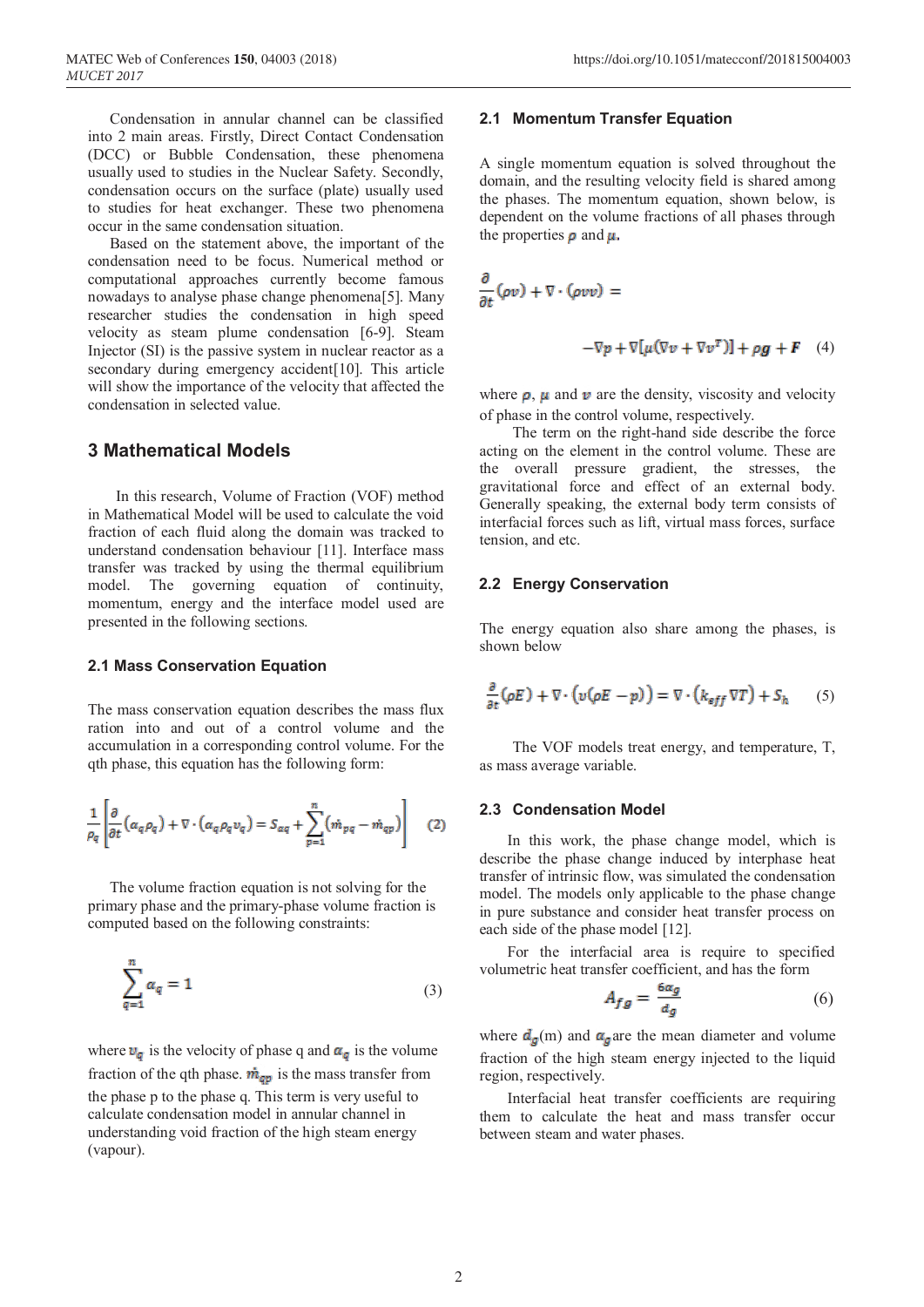# **3 Simulation Set-ups**

Using the finite volume formulation, twodimensional simulation was carried out to model the condensation behaviour of vapour in annular vertical channel. The numerical approach need to be done to analyse and understand the important of velocity towards condensation in vertical orientation for upwards flow. Even the simulation only carried out single situation, this analyse only to understand the basic affect the velocity towards the condensation.



**Figure 1:** The schematic diagram of annular channel

The SIMPLE algorithm was employed for pressurevelocity coupling and the implicit scheme was used in the time discretization.

All the solution was considered to be fully converged. Here the setting parameter for this simulation shown in Table 1.

#### **Table 1**

|  | Parameter used in FLUENT simulation |
|--|-------------------------------------|
|  |                                     |

|       | Inlet       | Temperature | Tank        |
|-------|-------------|-------------|-------------|
|       | Velocity    | Inlet       | Temperature |
|       | $(ms^{-1})$ |             |             |
| Vapor |             | 400         |             |
| Water |             |             | 323.15      |

The Figure 1 showed the annular channel as shown in with fully dimensional.

The steam inlet was set for fully turbulent with the velocity 20 ms<sup>-1</sup> to show the competency the real situation in the nuclear power plant. By using ANSYS FLUENT 14.5, this solver supports the simulation of multiphase flow. The solver also supports the incompressible two phase flow with phase change using VOF model. In order to support the condensation phenomena, energy equation need to be used during this simulation.

This simulation will be run for the 6 sec with the time step size 0.01s. For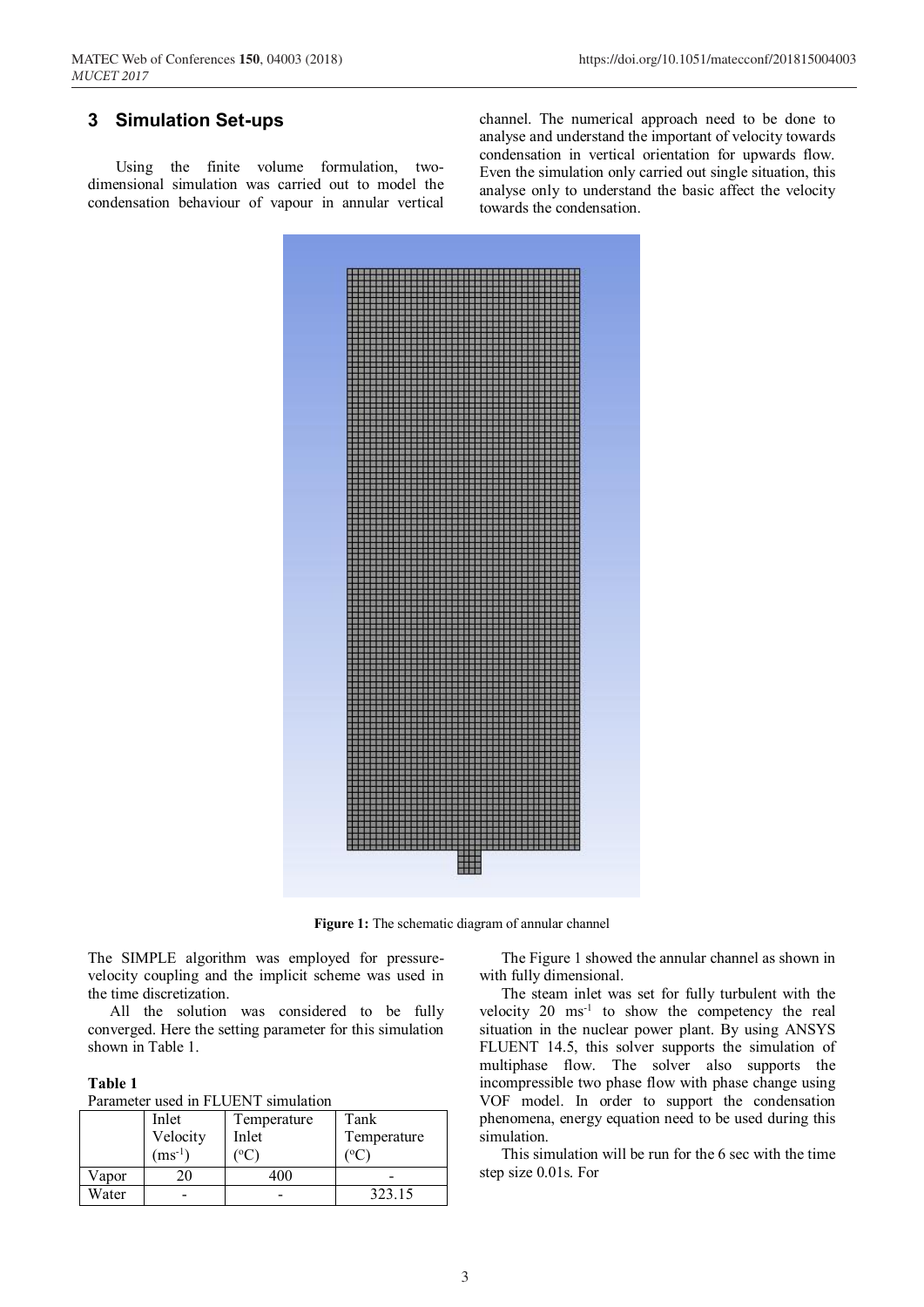# **4 Results and Discussion**

To understand the behaviour of the condensation, the temperature distribution will be used as indication to understand these phenomena.



Figure 2: Contour of the void fraction for  $t = 0.2$ s, 0.4s, 0.6s, 0.8s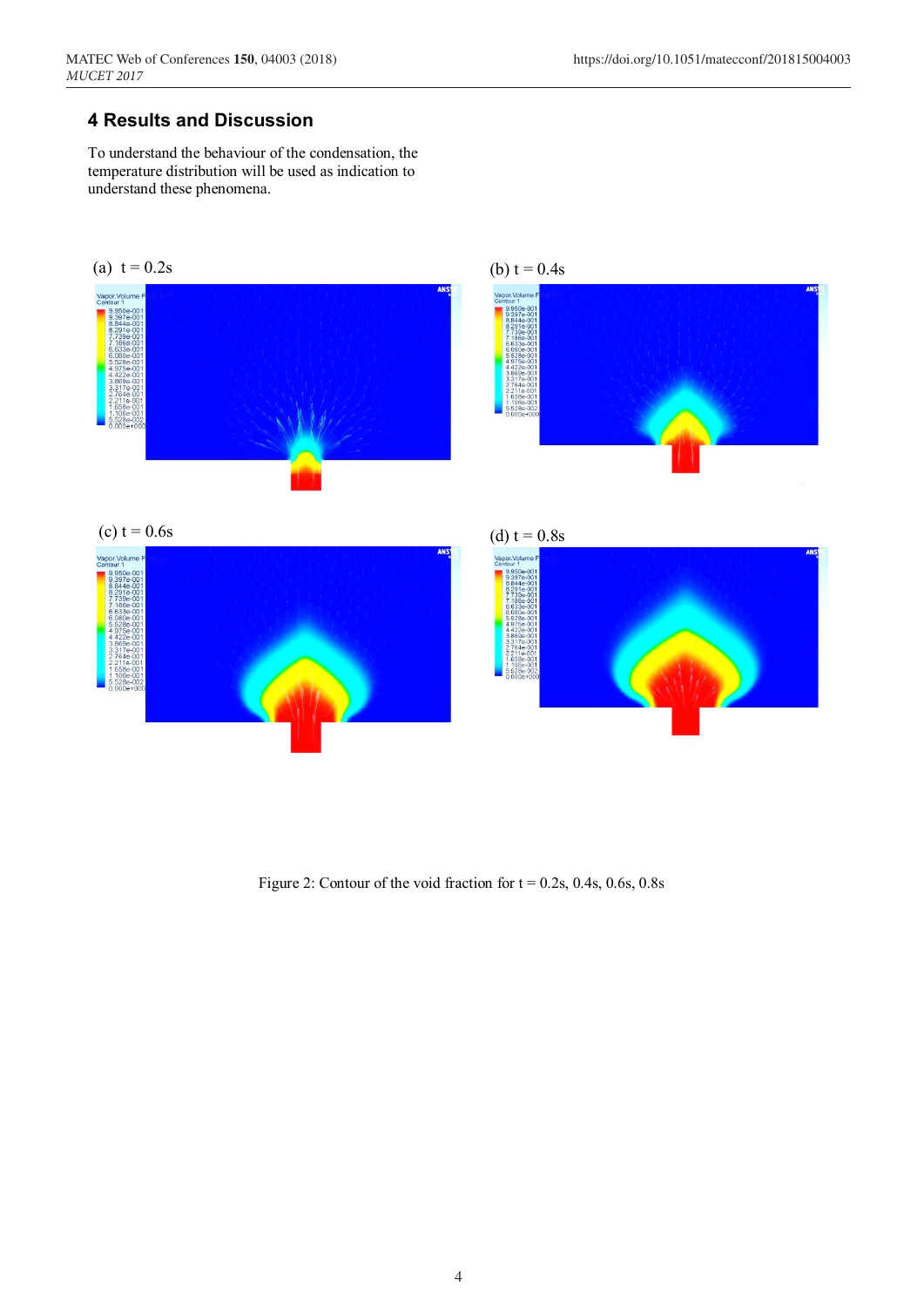

Figure 3: Contour of the liquid velocity for  $t = 0.2$ s, 0.4s, 0.6s, 0.8s

Figure 2 show the contour of the void fraction for the time 0.2s, 0.4s, 0.6s and 0.8s. These figures show the distribution of the vapour in the liquid region. The boundary area in the figure is the region occur the condensation in the annular channel. This is the important part in this simulation for this analysis.

Figure 3 show the liquid velocity with the same interval time 0.2s, 0.4s, 0.6s and 0.8s. The important of this figure to show vapour trajectory in liquid. For this case of moving liquid and vapour, slip velocity is important to determine.







Figure 5: Recirculation Zone[13]

The importance of the velocity been done before by Liu et. al [13]. This author shown that, the velocity or Mach number have main contribution